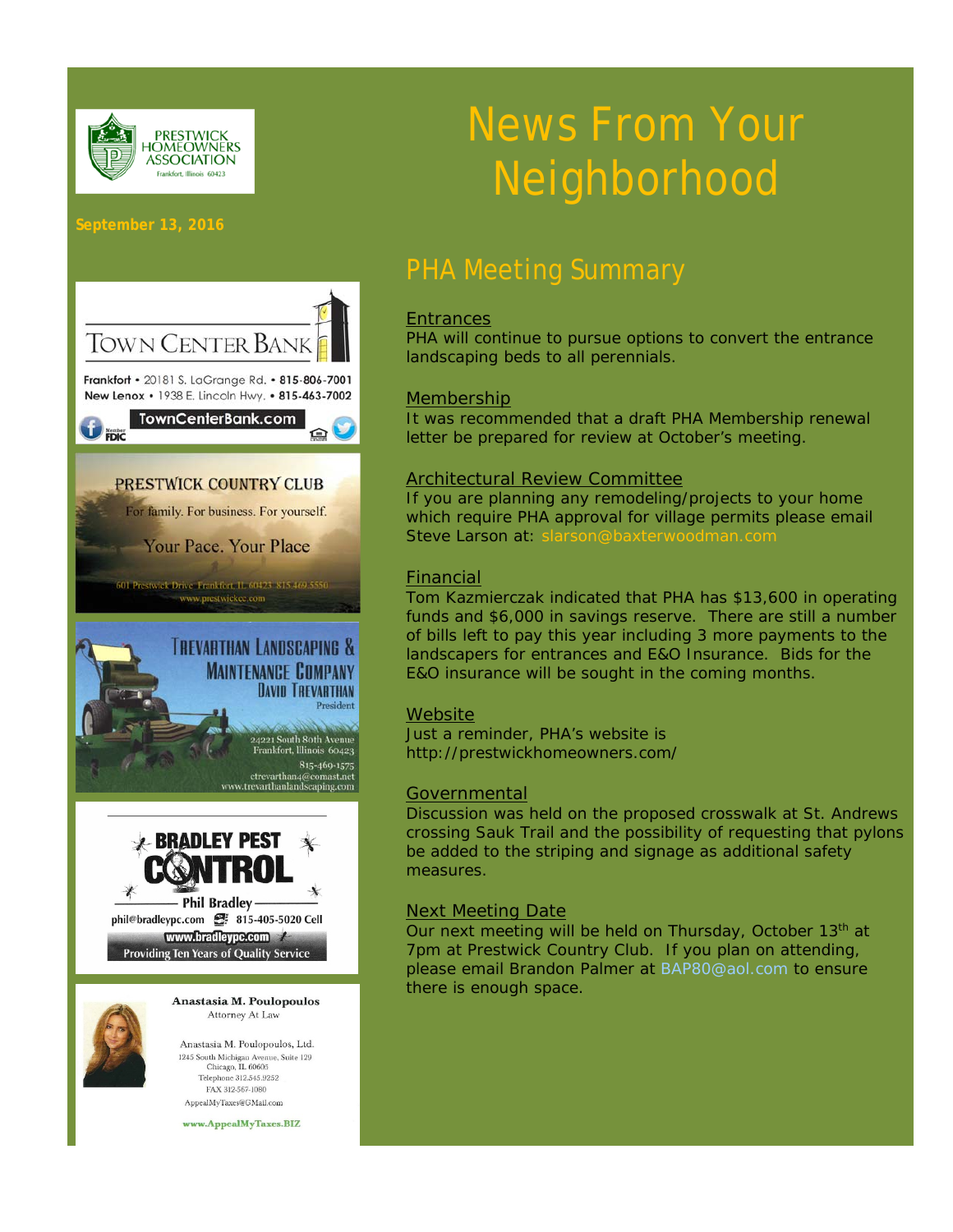

THOMAS M. **KAZMIERCZAKSR.** Certified Public Accountant

837 Highland Road Frankfort, IL 60423-8760  $(815)$  469.2109 Fax: (815) 469,2999 tmkcpa@comcast.net



Providing Insurance and Financial Services Home Office, Bloomington, Illinois 61710

#### **Bill Gallaher, Agent**

22311 Governors Highway Richton Park, IL 60471-1909 Toll Free 800 475 4440 Bus 708 481 4440 bill.gallaher.by28@statefarm.com



# **CARRINGTON**

**Deann Gladwell** AVP Managing Broker deann.gladwell@carringtonres.com m 815.412.5930 f 708.406.1624 Carrington Real Estate Services (US), LLC 11528 W. 183rd Place, Suite SE, Orland Park, IL 60467 www.carringtonrealestate.com 国金 The Tinley Park-Frankfort Rotary Club meets every Thursday at 7:30 AM at Kennedy School, St. Coletta's of Illinois, "Service Above Self" 18350 Crossing Dr., Tinley Park

tinleyfrankfort.clubexpress.com 815-342-0852

# 'elcome To The Neighborhood!



Please help the association welcome our newest neighbors:

Jim & Lauren McFarland – 885 St. Andrews Way Adam & Michele Widger – 846 Highland George Kunz & Yolanda Matias – 574 Aberdeen Jonathan & Holly Wright – 830 Highland Maceo & Freida Taylor – 600A Firth Court

## Prestwick Community Improvements

The PHA board would like to devote some e-newsletter space to recognizing the efforts of Prestwick residents who have invested extensive time and money into beautifying their properties. From gorgeous landscaping that complements the home to improvements that breathe new life into a fixer upper, we commend these homeowners for their commitment to excellence. We also encourage you to participate in this recognition process by nominating your neighbors! Simply send an email to PHA board member Tom Wiese at wiesetom@hotmail.com with the subject line "Beautification" and the address you feel deserves a mention. Truly, when individual properties look lovely, our whole neighborhood shines like the gem it is!

#### Our Neighbors at:

885 Saint Andrews Way – The McFarlands

### Advertisement:

If you would like to join our newsletter / website advertisement please contact Brandon Palmer or Tom Wiese.